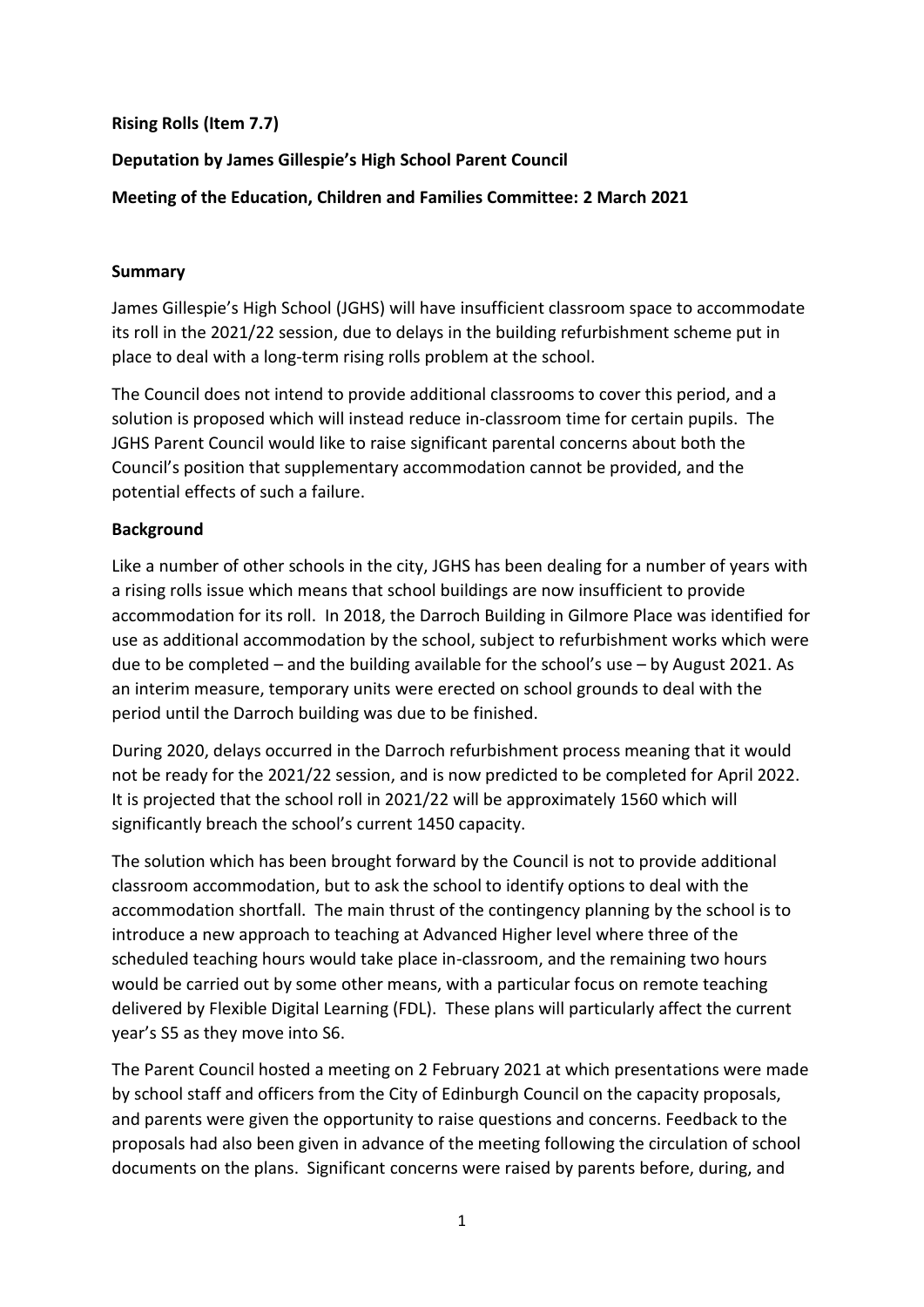after the meeting. The Parent Council wrote to the school on 5 February 2021 setting out concerns. A reply has not, at the time of the submission of this Deputation, been received, and it is understood that the response is being considered at Council level. Concerns have also been raised by individual parents, a group of S5 parents and by S5 pupils.

## **Parental Concerns**

The main concern raised is in relation to the failure by the Council to put forward an accommodation-based solution by providing additional classroom space. The provision of physical space for a school to carry out its statutory duties in teaching children is a basic requirement of the education system, and central part of the Council's role in that system. It is reasonable to expect that the provision of additional classroom space would be the normal and preferred solution where capacity problems arise. Any deviation from this practice should be considered abnormal, and should only come about for substantial reasons and after proper consultation. It is not clear to parents why accommodation, for example in the form of temporary units such as those already in place on the school site, or through use of buildings within the community, cannot be provided.

As a result of this failure, the school is having to plan to introduce a new approach to teaching, over a whole qualification level, without the time, consultation and small-scale piloting which should be expected, and during a period when it is having to deal with the multiple issues produced by ongoing covid-related disruption. Although remote learning has been used in 2020 and 2021, this has occurred in extraordinary circumstances and remains an unproven method over the longer term. This proposed change is coming after periods of serious disruption to learning, and pupils going into S6 in 2021 will have experienced two school years where teaching of certificated courses has been truncated, and exams at National 4/5 and Higher level have not taken place. This is the wrong time to consider such changes, which have the potential of affecting both levels of attainment and feelings of inclusion within the school. All efforts should be taken to ensure that 2021/22 is as normal a year as possible for both pupils and the school following significant upheaval over 2019/20 and 2020/21.

An additional significant issue is that further delays in the Darroch refurbishment project must be considered possible, if not likely, meaning that the building may not ready for 2022/23 session. Without additional accommodation, this could mean further degradation of teaching practice reaching into teaching of Highers or other parts of the school. Any acceptance that under provision of accommodation in one year can be considered acceptable entails the risk of normalisation of the practice, with ongoing impact for the school and its pupils.

### **Mitigations**

The school's proposal is made with the promise of mitigations to support FDL. These include the delivery of devices to pupils and teaching staff, and the provision a 'digital hub' to allow pupils to take part in remote learning. It is understood that a site for the hub has not yet been identified.